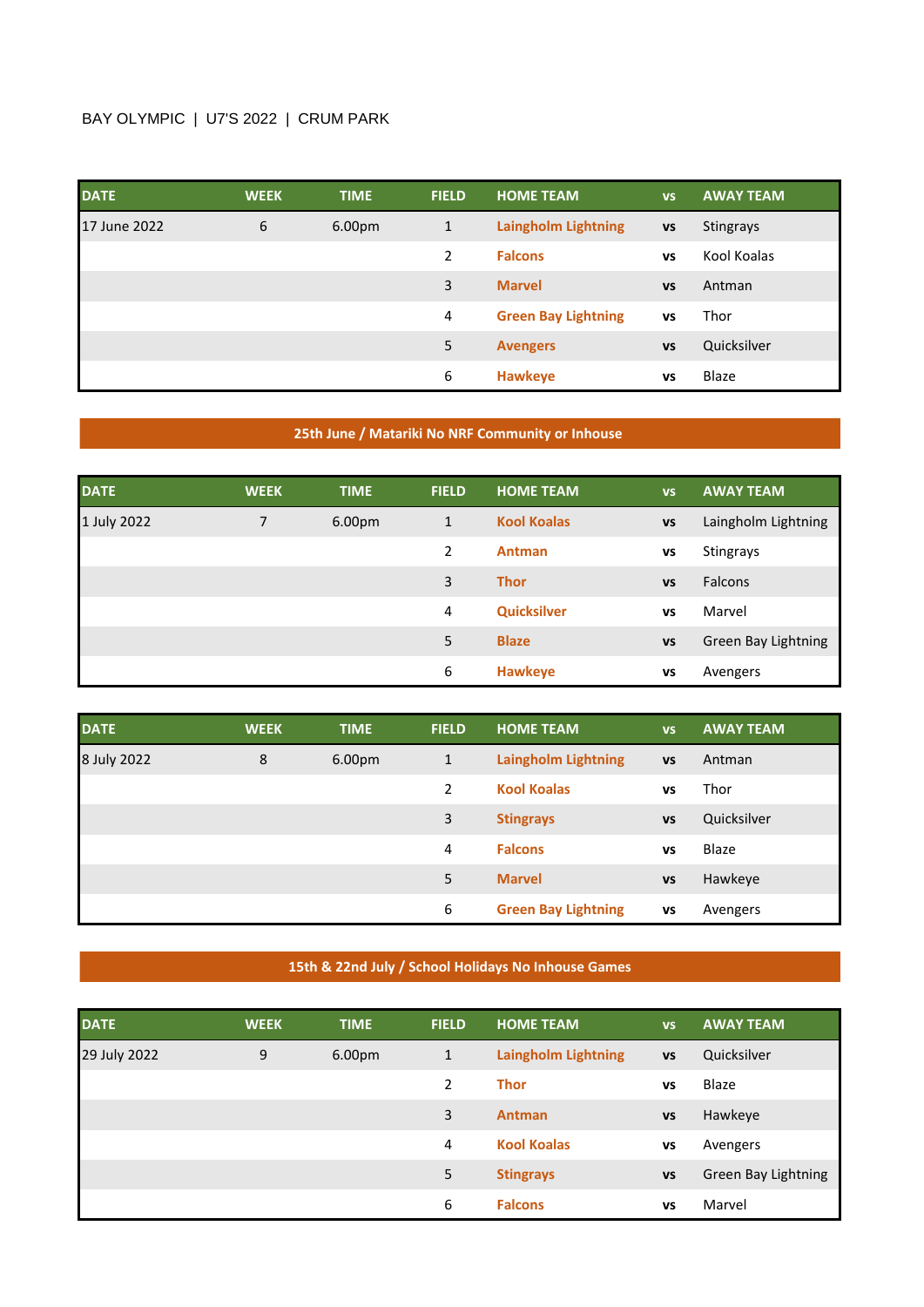| <b>DATE</b>   | <b>WEEK</b> | <b>TIME</b> | <b>FIELD</b> | <b>HOME TEAM</b>           | <b>VS</b> | <b>AWAY TEAM</b>    |
|---------------|-------------|-------------|--------------|----------------------------|-----------|---------------------|
| 5 August 2022 | 10          | 6.00pm      | $\mathbf{1}$ | <b>Blaze</b>               | <b>VS</b> | Laingholm Lightning |
|               |             |             | 2            | <b>Hawkeye</b>             | VS        | Quicksilver         |
|               |             |             | 3            | <b>Avengers</b>            | <b>VS</b> | Thor                |
|               |             |             | 4            | <b>Green Bay Lightning</b> | VS        | Antman              |
|               |             |             | 5            | <b>Marvel</b>              | <b>VS</b> | Kool Koalas         |
|               |             |             | 6            | <b>Falcons</b>             | VS        | <b>Stingrays</b>    |

| <b>DATE</b>    | <b>WEEK</b> | <b>TIME</b>        | <b>FIELD</b> | <b>HOME TEAM</b>           | <b>VS</b> | <b>AWAY TEAM</b>    |
|----------------|-------------|--------------------|--------------|----------------------------|-----------|---------------------|
| 12 August 2022 | 11          | 6.00 <sub>pm</sub> | 1            | <b>Laingholm Lightning</b> | <b>VS</b> | Hawkeye             |
|                |             |                    | 2            | <b>Blaze</b>               | vs        | Avengers            |
|                |             |                    | 3            | <b>Quicksilver</b>         | <b>VS</b> | Green Bay Lightning |
|                |             |                    | 4            | <b>Thor</b>                | <b>VS</b> | Marvel              |
|                |             |                    | 5            | <b>Antman</b>              | <b>VS</b> | <b>Falcons</b>      |
|                |             |                    | 6            | <b>Kool Koalas</b>         | VS        | <b>Stingrays</b>    |

| <b>DATE</b>    | <b>WEEK</b> | <b>TIME</b> | <b>FIELD</b> | <b>HOME TEAM</b>           | <b>VS</b> | <b>AWAY TEAM</b>    |
|----------------|-------------|-------------|--------------|----------------------------|-----------|---------------------|
| 19 August 2022 | 12          | 6.00pm      | 1            | <b>Laingholm Lightning</b> | <b>VS</b> | Green Bay Lightning |
|                |             |             | 2            | <b>Avengers</b>            | VS        | Marvel              |
|                |             |             | 3            | <b>Hawkeye</b>             | <b>VS</b> | <b>Falcons</b>      |
|                |             |             | 4            | <b>Blaze</b>               | vs        | <b>Stingrays</b>    |
|                |             |             | 5            | <b>Quicksilver</b>         | <b>VS</b> | Kool Koalas         |
|                |             |             | 6            | <b>Thor</b>                | VS        | Antman              |

| <b>DATE</b>    | <b>WEEK</b> | <b>TIME</b> | <b>FIELD</b> | <b>HOME TEAM</b>   | <b>VS</b> | <b>AWAY TEAM</b>    |
|----------------|-------------|-------------|--------------|--------------------|-----------|---------------------|
| 26 August 2022 | 13          | 6.00pm      | $\mathbf{1}$ | <b>Marvel</b>      | <b>VS</b> | Laingholm Lightning |
|                |             |             | 2            | <b>Falcons</b>     | <b>VS</b> | Green Bay Lightning |
|                |             |             | 3            | <b>Stingrays</b>   | <b>VS</b> | Avengers            |
|                |             |             | 4            | <b>Kool Koalas</b> | <b>VS</b> | Hawkeye             |
|                |             |             | 5            | <b>Antman</b>      | <b>VS</b> | <b>Blaze</b>        |
|                |             |             | 6            | <b>Thor</b>        | VS        | Quicksilver         |

| <b>DATE</b>      | <b>WEEK</b> | <b>TIME</b>        | <b>FIELD</b> | <b>HOME TEAM</b>           | <b>VS</b> | <b>AWAY TEAM</b> |
|------------------|-------------|--------------------|--------------|----------------------------|-----------|------------------|
| 2 September 2022 | 14          | 6.00 <sub>pm</sub> | 1            | <b>Laingholm Lightning</b> | <b>VS</b> | Falcons          |
|                  |             |                    | 2            | <b>Marvel</b>              | VS        | Stingrays        |
|                  |             |                    | 3            | <b>Green Bay Lightning</b> | <b>VS</b> | Kool Koalas      |
|                  |             |                    | 4            | <b>Avengers</b>            | VS        | Antman           |